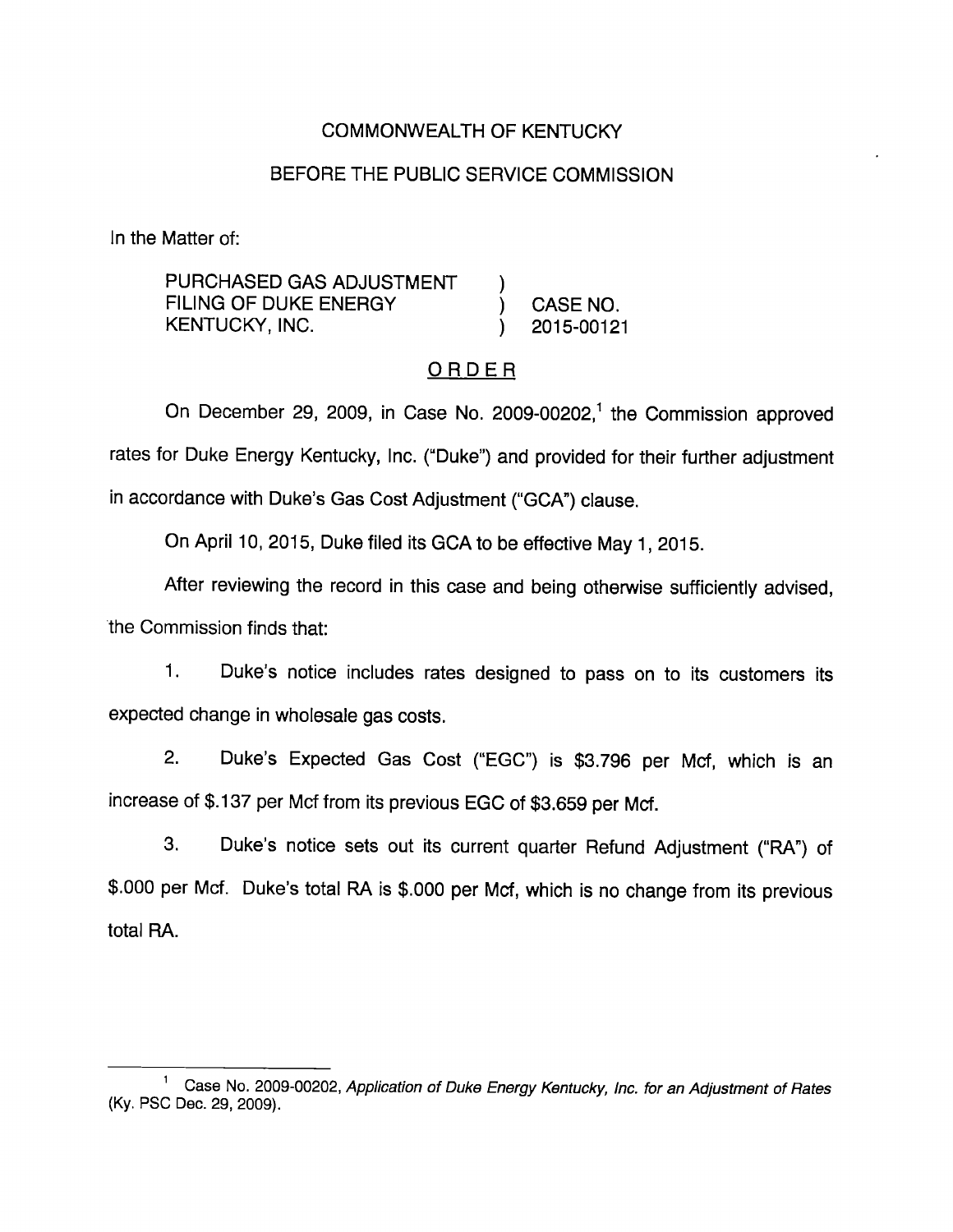4. Duke's notice sets out its current quarter Actual Adjustment ("AA") of \$.445 per Met. Duke's total AA is \$.491 per Met, which is no change from its previous total AA.

5. Duke's notice sets out its current quarter Balance Adjustment ("BA") of (\$.004) per Mcf. Duke's total BA is (\$.005) per Mcf, which is no change from its previous total BA.

6. Duke's GCA is \$4,282 per Mcf, which is an increase of \$.137 per Mcf from its previous GCA of \$4,145 per Mcf.

7. The rates as proposed by Duke and set forth in the Appendix to this Order are fair, just, and reasonable and should be approved for final meter readings by Duke on and after May 1, 2015.

IT IS THEREFORE ORDERED that:

1. The rates proposed by Duke and set forth in the Appendix to this Order are approved for final meter readings on and after May 1, 2015.

2. Within 20 days of the date of this Order, Duke shall file with this Commission, using the Commission's electronic Tariff Filing System, revised tariff sheets setting out the rates approved herein and reflecting that they were approved pursuant to this Order.

By the Commission **ENTERED** APR 23 2015 COMMISSION

ATTEST:,  $\bigwedge$  / KENTUCKY PUBLIC Executive Director

Case No. 2015-00121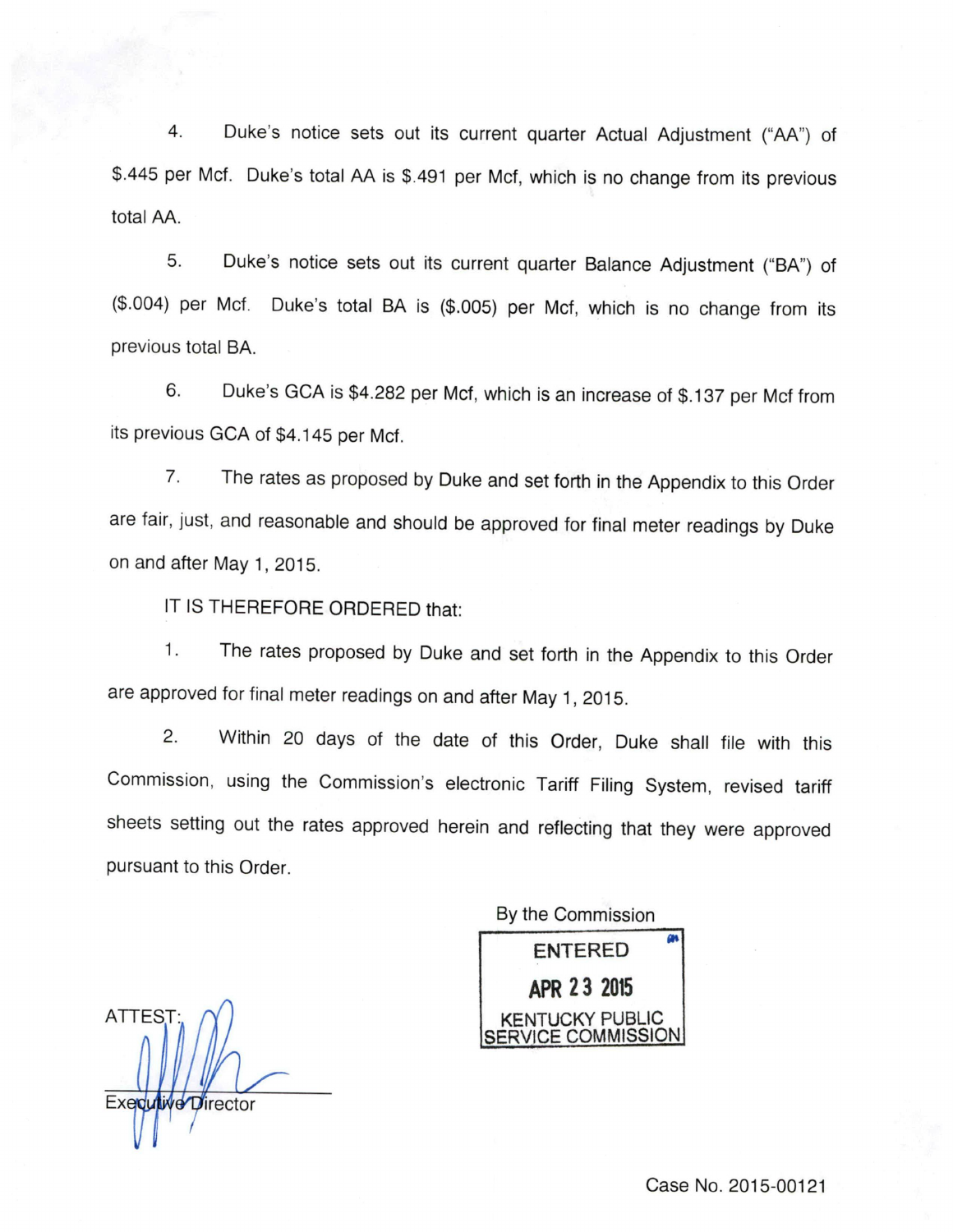#### APPENDIX

# APPENDIX TO AN ORDER OF THE KENTUCKY PUBLIC SERVICE COMMISSION IN CASE NO. 2015-00121 DATED APR 2 3 2015

The following rates and charges are prescribed for the customers in the area served by Duke Energy Kentucky, Inc. All other rates and charges not specifically mentioned herein shall remain the same as those in effect under authority of the Commission prior to the effective date of this Order.

### GAS SERVICE RATES

# RATE RS RESIDENTIAL SERVICE

|                                          | <b>Base</b><br>Rate    |                | Gas Cost<br>Adjustment               | Total<br>Rate |
|------------------------------------------|------------------------|----------------|--------------------------------------|---------------|
| Commodity Charge for<br>All Ccf Consumed | \$.37213               | plus           | \$.4282                              | \$.80033      |
|                                          | <b>GENERAL SERVICE</b> | <b>RATE GS</b> |                                      |               |
|                                          | Base<br>Rate           |                | <b>Gas Cost</b><br><b>Adjustment</b> | Total<br>Rate |
| Commodity Charge for<br>All Ccf Consumed | \$.20530               | plus           | \$.4282                              | \$.6335       |